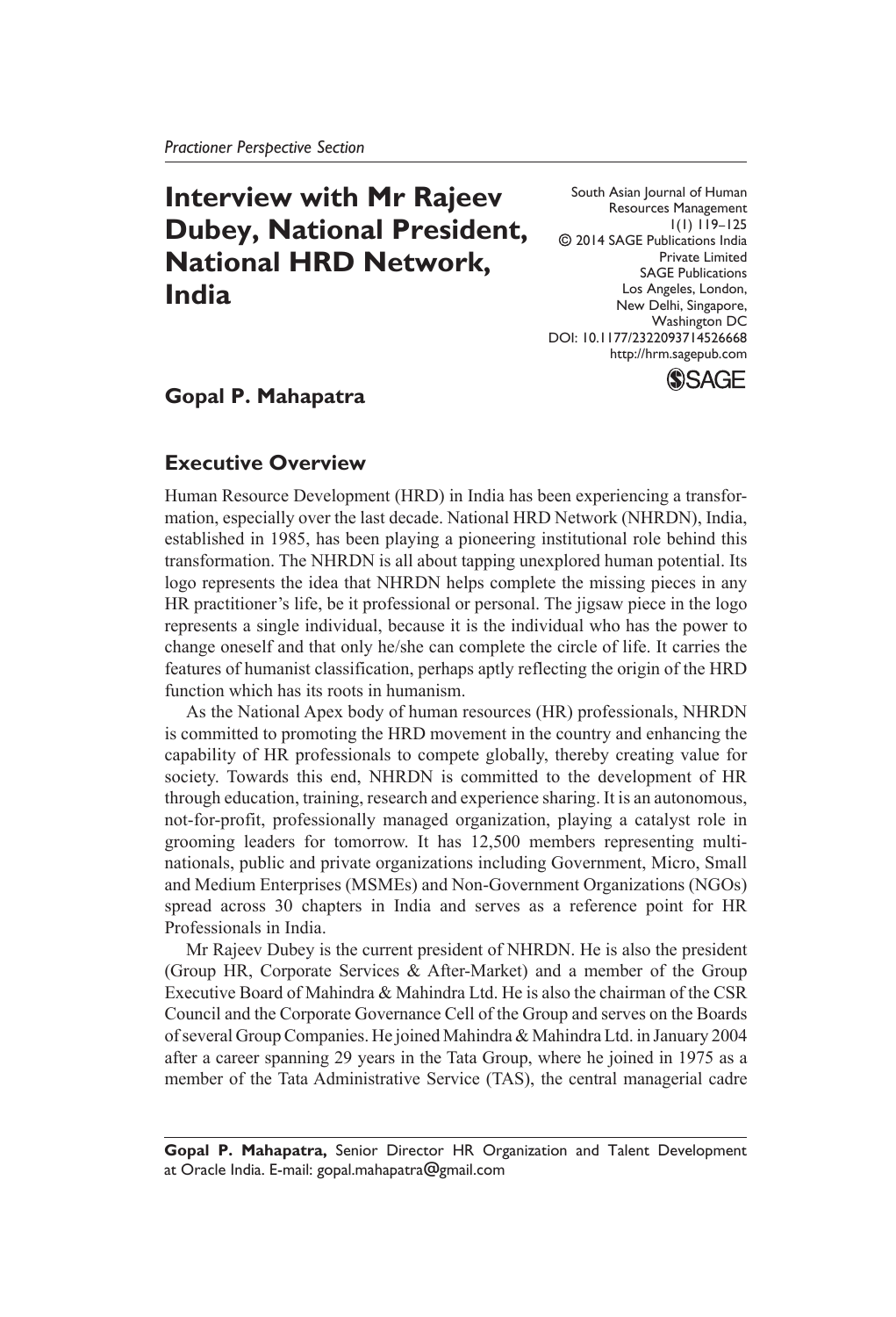of the Tata Group. He spent 21 years with Tata Steel, and the next seven years as managing director and CEO first of Tata Metaliks and then of Rallis India. He studied Economics at St. Stephen's College, the Delhi School of Economics followed by an MBA from the Yale School of Management, USA.

In addition to NHRDN, Rajeev is the president of the Employers' Federation of India (EFI). He is the co-chair of the National Committee on Skill Development of Confederation of Indian Industries (CII) and serves on the CII National Committee of Leadership and HR and the CII Apex Council on Affirmative Action. He is also a member of the National Executive Committee of The Federation of Indian Chambers of Commerce and Industry (FICCI). He serves on the Boards of Walchand Talent First, the Lal Bahadur Shastri Institute of Management and Technology (LBSIMT), the School of Inspired Leadership (SOIL) and Magic Bus—an NGO that works with underprivileged youth.

In a wide-ranging interview with the author, Mr Dubey talks about the volatile, uncertain, complex and ambiguous world and the need for adaptability. Further, he explains the changing role of HRD in the context of globalization in South Asia and the specific role NHRDN is playing in India. He talks about the rising value of Human Capital Management in the country and how innovation and execution would be the key to sustainable organizational performance. He further highlights the need to incorporate human values in the organizational value framework. By quoting examples of progressive HR practices in Indian organizations, he shows how India can influence regional and global best HR practices.

#### **As President, National HRD Network, what is your perspective on the changing business scenario at national, regional and international level?**

The business scenario will be characterized by the following 'New Normal':

- VUCA—Volatile, Uncertain, Complex and Ambiguous.
- ï Countervailing power exercised by the various stakeholders: consumers, suppliers, shareholders, employees, community and government.
- ï Lower rates of growth for the emerging economies, especially Brazil, Russia, India, China and South Africa (BRICS).
- The shift of power will be more evenly distributed, with a clear trend towards the developing economies.
- Demography will play an important role.

In this overall 'New Normal', regional groupings will play an important role. The above is becoming increasingly true at the business level for everybody, and business cycles are becoming shorter and less predictable. The time period of unchallenged success for any product, service or organization will become shorter. Also, the heady growth that we saw up to 2008–2009 will not return to India for some time.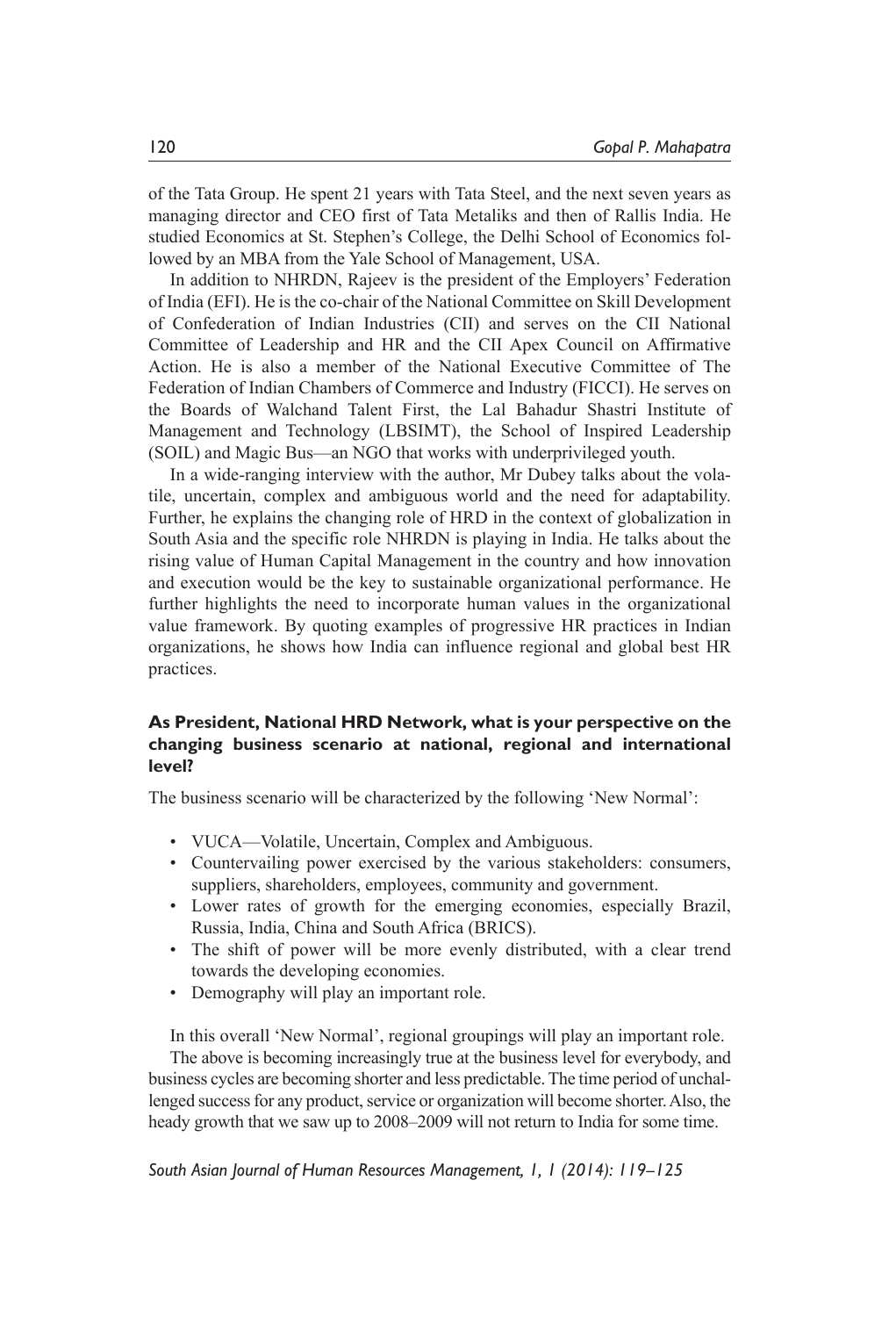#### **How does this business scenario relate to other South Asian countries?**

In my opinion, VUCA will apply equally to all countries. There could be different opportunities that come up for different countries, but regardless of what specific opportunities come up, the same VUCA conditions would apply. So everybody will have to be on their toes and be prepared for rapid and unanticipated changes. They have to keep reinventing their competitive advantages, because nothing is going to remain a competitive advantage for very long.

#### **Do you see more growth or stagnation? In other words, has the business scenario become more favourable or competitive?**

I see muted growth for a few years ahead. The old 'decoupling' theory, where it was assumed that there could be some economics that would continue to be decoupled from the global economy, will not be true for anyone for any sustained period of time. The global economy is becoming more and more interconnected and I do not think anybody will be decoupled from that. So, maybe with some time lag and in varying degree, depending on the specifics of the case, we all will tend to be affected by whatever happens elsewhere in the world. There is a shift taking place in the centres of economic power, and that would still be true in the long term. But the emerging market economies would be impacted by the ups and downs in the more advanced countries.

The neighbouring countries in Asia should seek to become part of a regional block with a graded opening up of the flow of products and services, capital, information and labour. This will give a huge boost to the economic development of all the South Asia countries.

# **Given that you are looking at things at an international level and as part of the decoupled economy, how do you see the Indian economy?**

My own view is very similar to the views that are being expressed by the Reserve Bank of India (RBI) Governor (Raghuram Rajan), that as long as we get some basics correct—infrastructure, current account and budget deficits and governance we potentially have good long-term growth prospects. But this will not come automatically; we will have to pay much more attention to the fundamentals, especially infrastructure and governance.

I see the Indian economy growing but at a slower pace for the next few years. I believe that the long-term prospects for the Indian economy are good.

# **If you look back at the Indian HRM 10 years back, now, and 10 years ahead, what are the defining features that you see?**

If you were to go back 10 years from today, HR was still more in a transactional rather than a strategic mode. HR is now increasingly becoming a critical business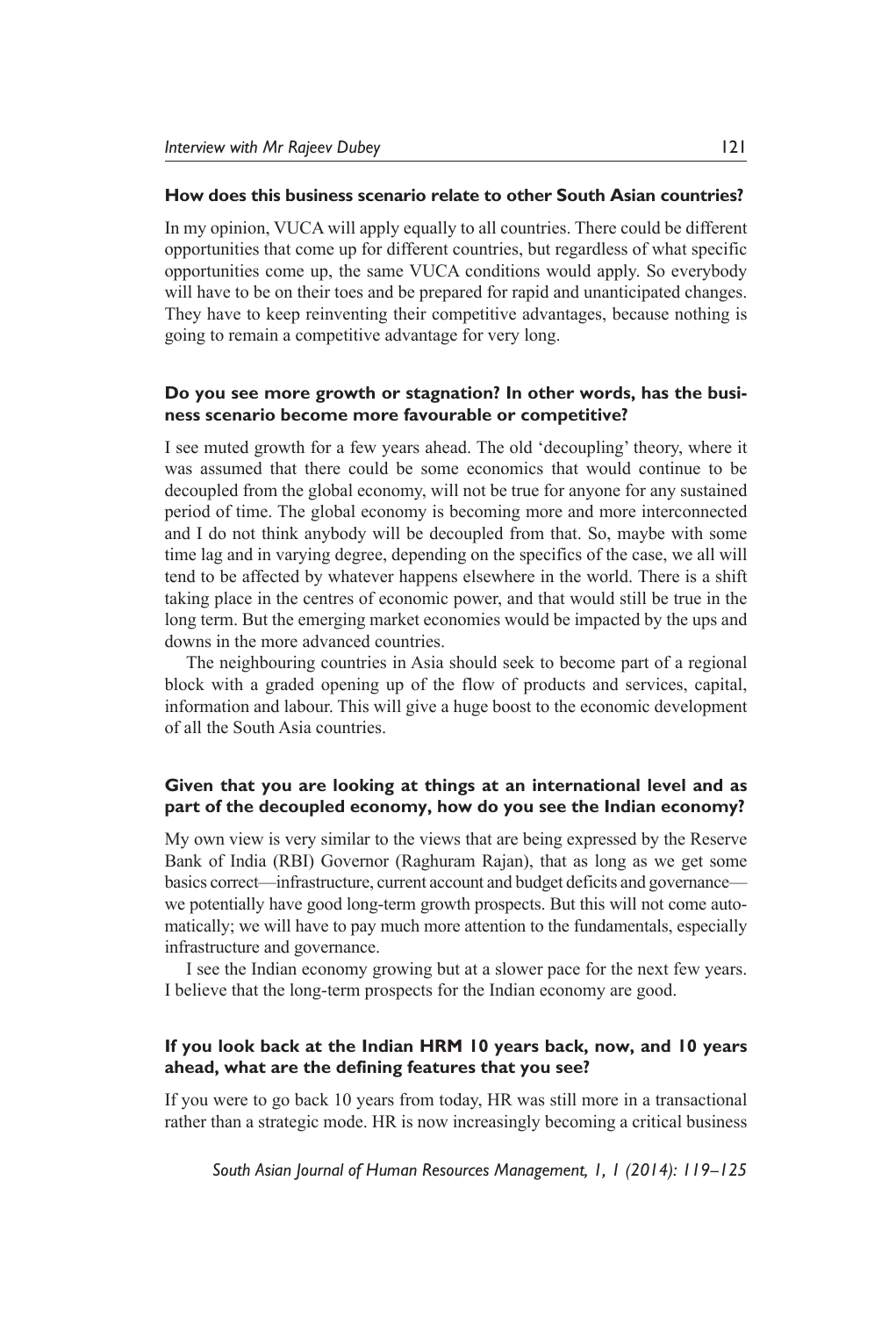process and there is recognition that human capital will actually be the biggest differentiator and determinant of whether or not an organization is going to have sustained business performance. I think this trend will become even stronger, and 10 years from today human capital would be even more important as a critical strategic business process and a success factor, a vital differentiator and determinant of the firm's ability to be competitive and achieve profitable growth.

# **In addition to human capital as an important differentiator for competitive advantage, what other dimensions do you see as critically important?**

A very important part of this whole game will be the innovation and risk-taking ability of the organization. In both of these HR has a very important role to play in creating a culture which fosters and encourages innovation and risk-taking, because the two are very heavily interconnected.

# **It is said that the national culture plays a vital role in HRM. How has the Indian culture influenced HRD in Corporate India over the last four decades?**

I think the national culture does and should play an important role in the corporate culture, because the organization is an integral part of the country in which it operates and I think Indian culture has a lot of very strong and powerful contributions to make which will go a long way in creating a competitive India. Foremost in the Indian culture, I would like to stress two things: the role of values and respect for people and the entrepreneurial spirit.

We, in Corporate India, have been largely dominated by the thinking in the West for a long time. But now I see an awakening interest in trying to learn from our own culture, our lineage and our history. And while not for a moment am I suggesting that the West and other parts of the world do not have a lot to contribute, I think the way forward is by integrating learning and practices from the rest of the world with our own culture. It is the combination and the integration of the two that can produce something which is very powerful and vibrant. However, I think the bigger emphasis should be on our own native genius and our own culture while drawing upon good practices from the West and elsewhere.

# **What do you think is the primary role of national professional bodies such as NHRDN in developing HR systems in India?**

At the risk of sounding slightly fuzzy, I would say that the overall goal should be to create an India which is globally competitive but at the same time fair and inclusive. So given this as the overarching goal, NHRDN's basic value proposition has to be to create the kind of HR capabilities that would promote competitiveness, and the culture that would promote fairness and inclusiveness. This has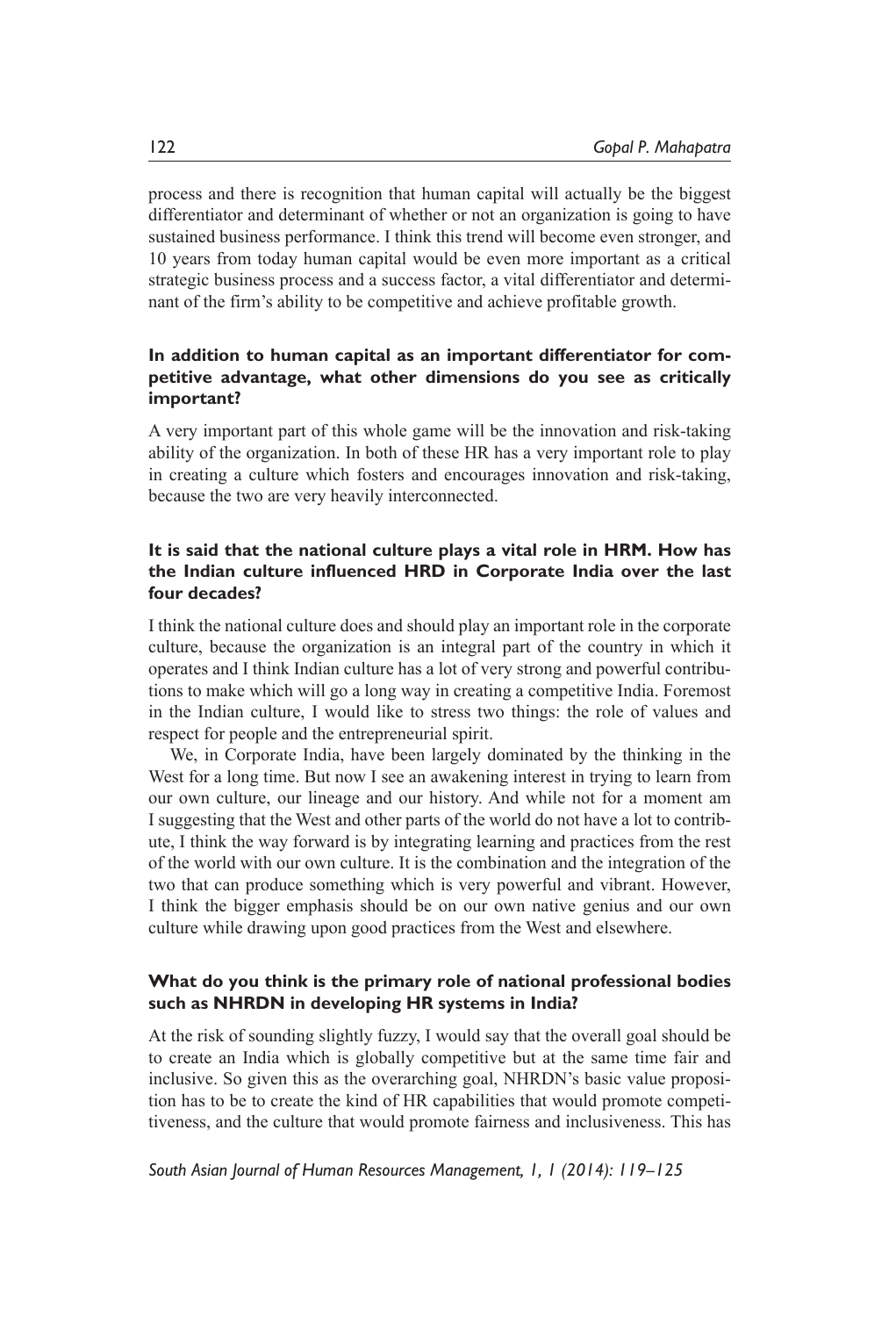to be done by creating vibrant platforms for networking, enhancing capabilities for both white and blue collar, and thought leadership. If possible, to look beyond our own self-interests and try and see if we can use our capability and our networks to contribute in some way to the society in which we operate.

#### **How else can we become more inclusive?**

I certainly think that our main focus would have to be the people who are working in organizations, but to the extent that we can, we should also reach out to people who are not working in the organized sector, and to society at large. It is important to remember our fundamental purpose, that is, to be strong and then use that strength to move beyond ourselves and our narrow boundaries. However, we need to guard against the danger of spreading ourselves too thin and end up doing nothing.

# **What are the key HR strategies that you think will overcome the current economic challenges?**

I will go back to what I had said earlier, which is the need for innovation. At the end of the day, we need organizations that create value through innovation and innovation requires a lot of empowerment and risk-taking. It is about unleashing the potential of people and other factors that are present in any ecosystem. We need to create a culture which underpins sustained business outperformance by unleashing the human potential. In that culture, empowerment and leveraging learning from failure has to play a very important role. The culture we create should also show extreme care for all the stakeholders, which means not only employees but also customers, the overall supply chain, shareholders and society. We need to do this without sacrificing the core values of the organization. So, in a sense, HR has a triple bottom-line to address: sustained business outperformance, extreme care for stakeholders and nurturing and nourishing the core values of the organization.

#### **Now expanding beyond India what are the similarities and differences that you see in the HR management in the South Asian region?**

This is a slightly difficult question for me to answer as my exposure to other South Asian countries is limited. But if you look at these countries, they have very different levels of productivity. There are many economies in South Asia with low levels of productivity. Clearly we are not harnessing the potential either of people or of other factors of production. And therefore, there is a great need to improve both efficiency and effectiveness. There are some countries with much higher levels of productivity, of innovation, of rigour in execution. We need to accept that there are large differences, and simply by understanding this fact and going deep into the process of benchmarking within South Asia itself, one can learn a lot.

*South Asian Journal of Human Resources Management, 1, 1 (2014): 119–125*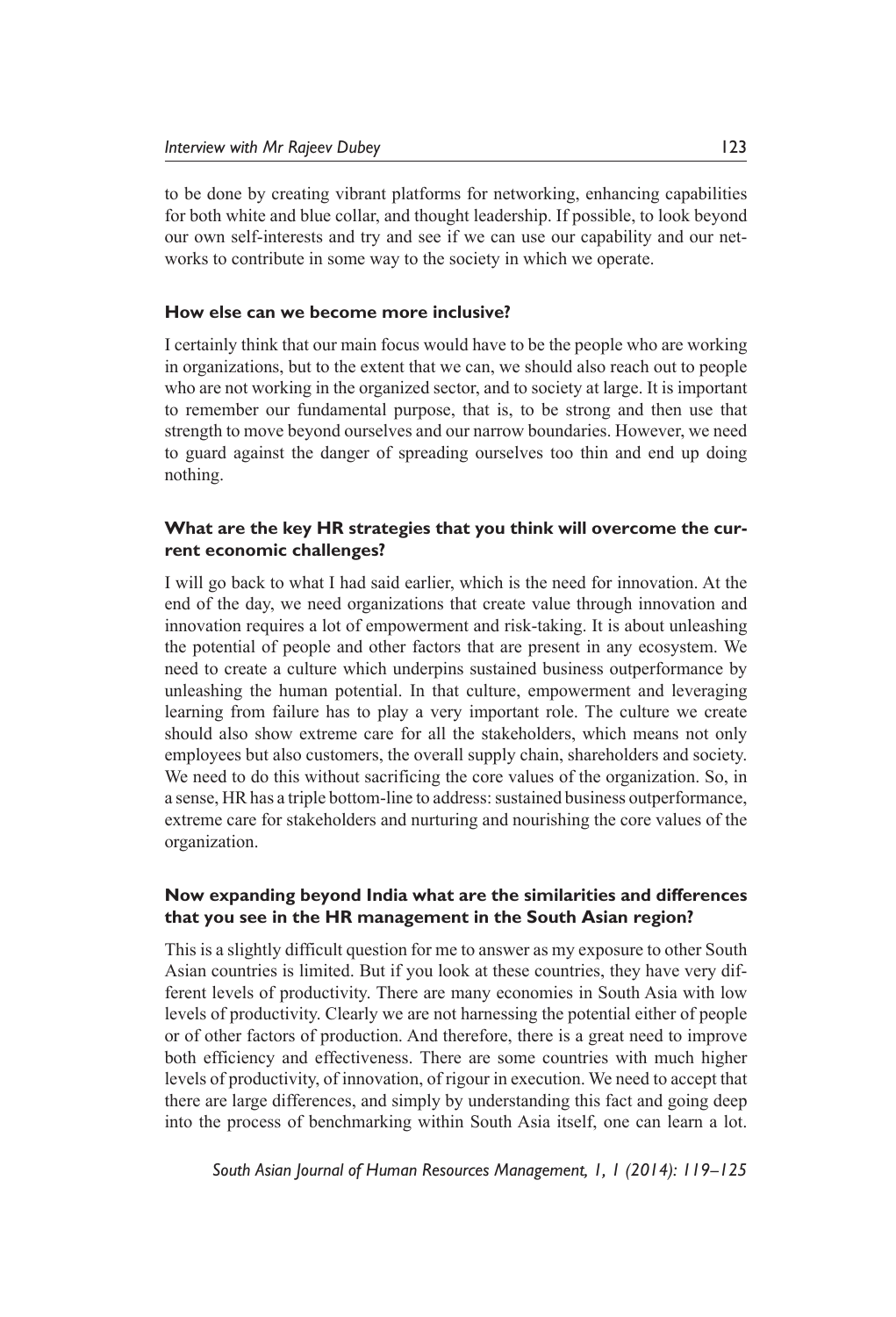On the reverse side, some of the economies that are doing very well in terms of productivity and innovation need to pay greater attention to human values and respect for human beings. So, there is learning both ways.

In addition to differences in the rigour of execution and the approach to the role of values and respect for individuals, there are differences in the level of entrepreneurship, innovation and risk-taking. The similarities all lie in the importance given to personal relationships.

#### **What are your views with regard to individual career management?**

Lifetime employment is a phenomenon which is being phased out in almost all the economies. The Japanese used to be the epitome of lifetime employment, but even there, lifetime association with one organization is on its way out. So, from the point of view of the individual, he/she has to be forever reinventing oneself, and be prepared not to stay on in one organization for very long periods of time. I think that is already happening. I also see a trend where more people are going to be self-employed as opposed to working for organizations.

#### **This century is often referred to the Asian century. If true, what implications do you see for the International HRM?**

Well, I think for one, there will be a lot of practices that will flow from Asia to the West. The dominant HRM paradigm will no longer be the exclusive domain of the West. I think it is almost inevitable, although the pace at which the shift takes place may vary over different periods of time; but, over the long run, the shift will take place. However, we must note that power will be distributed across many more countries, including those in Africa, Latin America and Eastern Europe.

#### **What are the implications of the Asian century on International HRM?**

The implications for international HRM are that the Asian countries need to very quickly come up to speed with respect to productivity, innovation, strategic longterm thinking and rigour in execution. These are things that would have to be picked up by the HR community in the Asian economy. What will happen is that a lot of practices that have to do with entrepreneurship and people would tend to flow in the opposite direction, which means they will flow from the Asian economies into the Western countries.

HR practices will need to focus on unleashing the potential of human beings and organizations, where innovation is unleashed through risk-taking and freedom from strict definition of boundaries, with the autonomy to take decisions at local levels; a recognition that *native* intelligence and practices may produce better results compared to imposing one uniform system across economies and those systems being imported only from the West. So there will be much more of fusion and integration.

*South Asian Journal of Human Resources Management, 1, 1 (2014): 119–125*